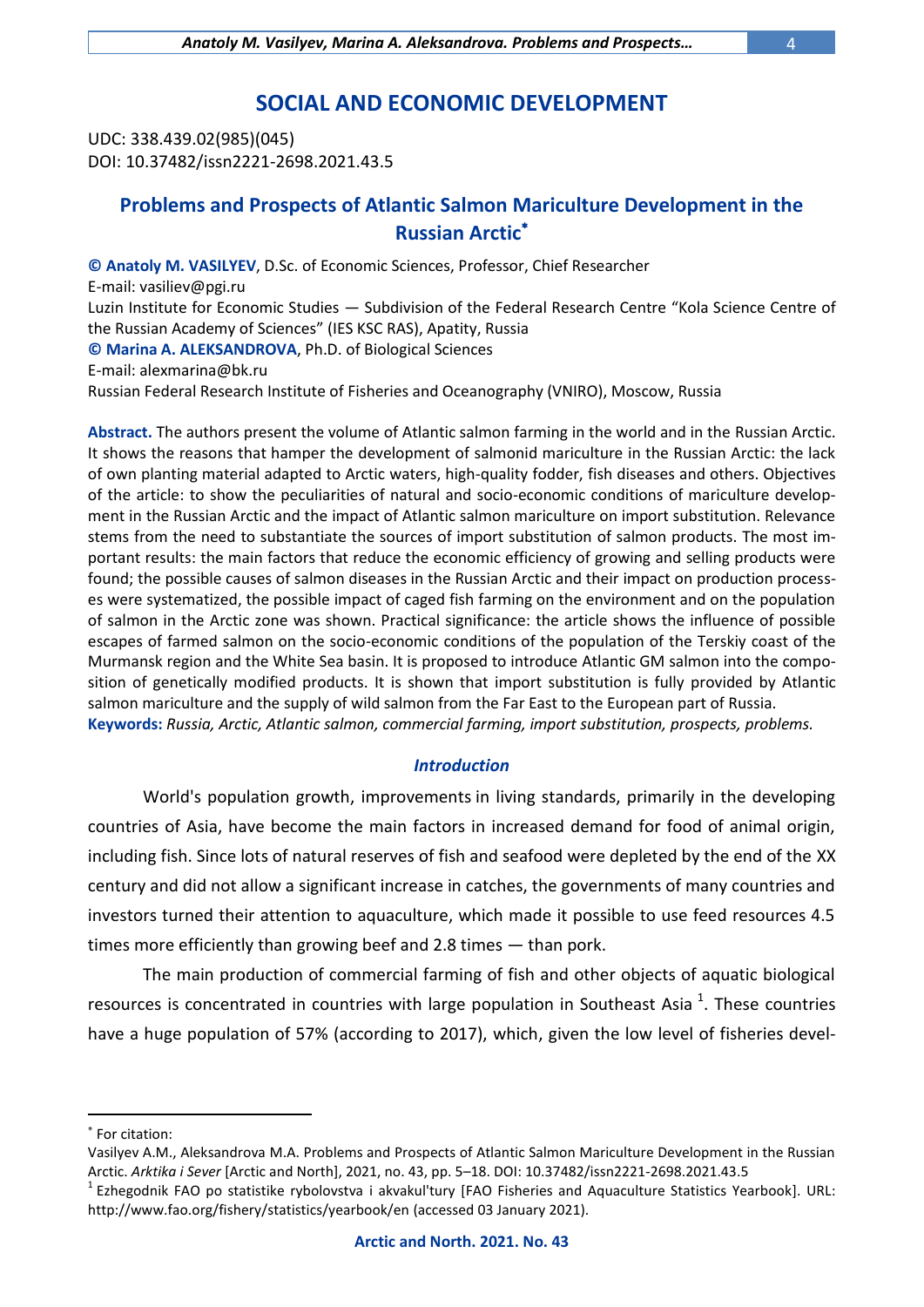opment, needs providing food of animal origin. The share of this region in the total aquaculture production in 2018 is 88.69%, including China — 57.9% (Table 1).

*Table 1*

| Asia (excluding Cyprus)<br>28420.6<br>39185.9<br>51228.8<br>64591.8<br>72812.2<br>87.67%<br>88.46%<br>88.72%<br>88.76%<br>88.69%<br>China (continental)<br>21522.1<br>28120.7<br>35513.4<br>43748.2<br>47559.1<br>66.39%<br>63.48%<br>61.50%<br>60.12%<br>57.93%<br>India<br>1942.5<br>2967.4<br>3785.8<br>5262.0<br>7066.0<br>5.99%<br>6.70%<br>6.56%<br>7.23%<br>8.61%<br>788.5<br>2304.8<br>5426.9<br>Indonesia<br>1197.1<br>4342.5<br>2.43%<br>2.70%<br>3.99%<br>5.97%<br>6.61%<br>Asia, rest of the countries<br>4167.4<br>6600.8<br>9624.7<br>11241.2<br>12760.1<br>15.57%<br>16.68%<br>15.45%<br>15.55%<br>12.86%<br><b>North and South America</b><br>1423.4<br>2176.9<br>2514.6<br>3274.7<br>3799.2<br>4.39%<br>4.91%<br>4.35%<br>4.50%<br>4.63%<br>Chile<br>391.6<br>723.9<br>701.1<br>1045.8<br>1266.1<br>1.21%<br>1.54%<br>1.21%<br>1.63%<br>1.44%<br>Latin America and the Caribbean, rest of<br>447.4<br>784.5<br>1154.5<br>1615.5<br>1873.6<br>the countries<br>1.38%<br>1.77%<br>2.00%<br>2.22%<br>2.28%<br>668.5<br>659.0<br>613.4<br>North America<br>584.5<br>659.6<br>1.80%<br>0.80%<br>1.51%<br>1.14%<br>0.84%<br>Africa<br>399.6<br>646.4<br>1285.8<br>1777.6<br>2195.9<br>1.23%<br>1.46%<br>2.23%<br>2.44%<br>2.67%<br><b>Europe</b> (including Cyprus)<br>2052.6<br>2137.3<br>2527.0<br>2948.6<br>3082.6<br>6.33%<br>4.82%<br>4.38%<br>4.05%<br>3.75%<br>491.3<br>661.9<br>1019.8<br>1380.8<br>1354.9<br>Norway<br>1.52%<br>1.49%<br>1.77%<br>1.90%<br>1.65%<br>Countries - EU members<br>1402.5<br>1272.4<br>1263.3<br>1263.7<br>1364.4<br>4.33%<br>2.87%<br>2.19%<br>1.66%<br>1.74%<br>Europe, rest of the countries<br>158.7<br>203.1<br>243.9<br>304.0<br>363.2<br>4.33%<br>0.46%<br>0.42%<br>0.42%<br>0.44%<br>Oceania<br>121.5<br>151.5<br>187.8<br>178.5<br>205.3<br>0.37%<br>0.34%<br>0.25%<br>0.33%<br>0.25%<br>The whole world<br>72771.3<br>32417.7<br>44298.0<br>57743.9<br>82095.1 | Regions / countries | 2000 | 2005 | 2010 | 2015 | 2018 |
|-------------------------------------------------------------------------------------------------------------------------------------------------------------------------------------------------------------------------------------------------------------------------------------------------------------------------------------------------------------------------------------------------------------------------------------------------------------------------------------------------------------------------------------------------------------------------------------------------------------------------------------------------------------------------------------------------------------------------------------------------------------------------------------------------------------------------------------------------------------------------------------------------------------------------------------------------------------------------------------------------------------------------------------------------------------------------------------------------------------------------------------------------------------------------------------------------------------------------------------------------------------------------------------------------------------------------------------------------------------------------------------------------------------------------------------------------------------------------------------------------------------------------------------------------------------------------------------------------------------------------------------------------------------------------------------------------------------------------------------------------------------------------------------------------------------------------------------------------------------------------------------------------------------------------|---------------------|------|------|------|------|------|
|                                                                                                                                                                                                                                                                                                                                                                                                                                                                                                                                                                                                                                                                                                                                                                                                                                                                                                                                                                                                                                                                                                                                                                                                                                                                                                                                                                                                                                                                                                                                                                                                                                                                                                                                                                                                                                                                                                                         |                     |      |      |      |      |      |
|                                                                                                                                                                                                                                                                                                                                                                                                                                                                                                                                                                                                                                                                                                                                                                                                                                                                                                                                                                                                                                                                                                                                                                                                                                                                                                                                                                                                                                                                                                                                                                                                                                                                                                                                                                                                                                                                                                                         |                     |      |      |      |      |      |
|                                                                                                                                                                                                                                                                                                                                                                                                                                                                                                                                                                                                                                                                                                                                                                                                                                                                                                                                                                                                                                                                                                                                                                                                                                                                                                                                                                                                                                                                                                                                                                                                                                                                                                                                                                                                                                                                                                                         |                     |      |      |      |      |      |
|                                                                                                                                                                                                                                                                                                                                                                                                                                                                                                                                                                                                                                                                                                                                                                                                                                                                                                                                                                                                                                                                                                                                                                                                                                                                                                                                                                                                                                                                                                                                                                                                                                                                                                                                                                                                                                                                                                                         |                     |      |      |      |      |      |
|                                                                                                                                                                                                                                                                                                                                                                                                                                                                                                                                                                                                                                                                                                                                                                                                                                                                                                                                                                                                                                                                                                                                                                                                                                                                                                                                                                                                                                                                                                                                                                                                                                                                                                                                                                                                                                                                                                                         |                     |      |      |      |      |      |
|                                                                                                                                                                                                                                                                                                                                                                                                                                                                                                                                                                                                                                                                                                                                                                                                                                                                                                                                                                                                                                                                                                                                                                                                                                                                                                                                                                                                                                                                                                                                                                                                                                                                                                                                                                                                                                                                                                                         |                     |      |      |      |      |      |
|                                                                                                                                                                                                                                                                                                                                                                                                                                                                                                                                                                                                                                                                                                                                                                                                                                                                                                                                                                                                                                                                                                                                                                                                                                                                                                                                                                                                                                                                                                                                                                                                                                                                                                                                                                                                                                                                                                                         |                     |      |      |      |      |      |
|                                                                                                                                                                                                                                                                                                                                                                                                                                                                                                                                                                                                                                                                                                                                                                                                                                                                                                                                                                                                                                                                                                                                                                                                                                                                                                                                                                                                                                                                                                                                                                                                                                                                                                                                                                                                                                                                                                                         |                     |      |      |      |      |      |
|                                                                                                                                                                                                                                                                                                                                                                                                                                                                                                                                                                                                                                                                                                                                                                                                                                                                                                                                                                                                                                                                                                                                                                                                                                                                                                                                                                                                                                                                                                                                                                                                                                                                                                                                                                                                                                                                                                                         |                     |      |      |      |      |      |
|                                                                                                                                                                                                                                                                                                                                                                                                                                                                                                                                                                                                                                                                                                                                                                                                                                                                                                                                                                                                                                                                                                                                                                                                                                                                                                                                                                                                                                                                                                                                                                                                                                                                                                                                                                                                                                                                                                                         |                     |      |      |      |      |      |
|                                                                                                                                                                                                                                                                                                                                                                                                                                                                                                                                                                                                                                                                                                                                                                                                                                                                                                                                                                                                                                                                                                                                                                                                                                                                                                                                                                                                                                                                                                                                                                                                                                                                                                                                                                                                                                                                                                                         |                     |      |      |      |      |      |
|                                                                                                                                                                                                                                                                                                                                                                                                                                                                                                                                                                                                                                                                                                                                                                                                                                                                                                                                                                                                                                                                                                                                                                                                                                                                                                                                                                                                                                                                                                                                                                                                                                                                                                                                                                                                                                                                                                                         |                     |      |      |      |      |      |
|                                                                                                                                                                                                                                                                                                                                                                                                                                                                                                                                                                                                                                                                                                                                                                                                                                                                                                                                                                                                                                                                                                                                                                                                                                                                                                                                                                                                                                                                                                                                                                                                                                                                                                                                                                                                                                                                                                                         |                     |      |      |      |      |      |
|                                                                                                                                                                                                                                                                                                                                                                                                                                                                                                                                                                                                                                                                                                                                                                                                                                                                                                                                                                                                                                                                                                                                                                                                                                                                                                                                                                                                                                                                                                                                                                                                                                                                                                                                                                                                                                                                                                                         |                     |      |      |      |      |      |
|                                                                                                                                                                                                                                                                                                                                                                                                                                                                                                                                                                                                                                                                                                                                                                                                                                                                                                                                                                                                                                                                                                                                                                                                                                                                                                                                                                                                                                                                                                                                                                                                                                                                                                                                                                                                                                                                                                                         |                     |      |      |      |      |      |
|                                                                                                                                                                                                                                                                                                                                                                                                                                                                                                                                                                                                                                                                                                                                                                                                                                                                                                                                                                                                                                                                                                                                                                                                                                                                                                                                                                                                                                                                                                                                                                                                                                                                                                                                                                                                                                                                                                                         |                     |      |      |      |      |      |
|                                                                                                                                                                                                                                                                                                                                                                                                                                                                                                                                                                                                                                                                                                                                                                                                                                                                                                                                                                                                                                                                                                                                                                                                                                                                                                                                                                                                                                                                                                                                                                                                                                                                                                                                                                                                                                                                                                                         |                     |      |      |      |      |      |
|                                                                                                                                                                                                                                                                                                                                                                                                                                                                                                                                                                                                                                                                                                                                                                                                                                                                                                                                                                                                                                                                                                                                                                                                                                                                                                                                                                                                                                                                                                                                                                                                                                                                                                                                                                                                                                                                                                                         |                     |      |      |      |      |      |
|                                                                                                                                                                                                                                                                                                                                                                                                                                                                                                                                                                                                                                                                                                                                                                                                                                                                                                                                                                                                                                                                                                                                                                                                                                                                                                                                                                                                                                                                                                                                                                                                                                                                                                                                                                                                                                                                                                                         |                     |      |      |      |      |      |
|                                                                                                                                                                                                                                                                                                                                                                                                                                                                                                                                                                                                                                                                                                                                                                                                                                                                                                                                                                                                                                                                                                                                                                                                                                                                                                                                                                                                                                                                                                                                                                                                                                                                                                                                                                                                                                                                                                                         |                     |      |      |      |      |      |
|                                                                                                                                                                                                                                                                                                                                                                                                                                                                                                                                                                                                                                                                                                                                                                                                                                                                                                                                                                                                                                                                                                                                                                                                                                                                                                                                                                                                                                                                                                                                                                                                                                                                                                                                                                                                                                                                                                                         |                     |      |      |      |      |      |
|                                                                                                                                                                                                                                                                                                                                                                                                                                                                                                                                                                                                                                                                                                                                                                                                                                                                                                                                                                                                                                                                                                                                                                                                                                                                                                                                                                                                                                                                                                                                                                                                                                                                                                                                                                                                                                                                                                                         |                     |      |      |      |      |      |
|                                                                                                                                                                                                                                                                                                                                                                                                                                                                                                                                                                                                                                                                                                                                                                                                                                                                                                                                                                                                                                                                                                                                                                                                                                                                                                                                                                                                                                                                                                                                                                                                                                                                                                                                                                                                                                                                                                                         |                     |      |      |      |      |      |
|                                                                                                                                                                                                                                                                                                                                                                                                                                                                                                                                                                                                                                                                                                                                                                                                                                                                                                                                                                                                                                                                                                                                                                                                                                                                                                                                                                                                                                                                                                                                                                                                                                                                                                                                                                                                                                                                                                                         |                     |      |      |      |      |      |
|                                                                                                                                                                                                                                                                                                                                                                                                                                                                                                                                                                                                                                                                                                                                                                                                                                                                                                                                                                                                                                                                                                                                                                                                                                                                                                                                                                                                                                                                                                                                                                                                                                                                                                                                                                                                                                                                                                                         |                     |      |      |      |      |      |
|                                                                                                                                                                                                                                                                                                                                                                                                                                                                                                                                                                                                                                                                                                                                                                                                                                                                                                                                                                                                                                                                                                                                                                                                                                                                                                                                                                                                                                                                                                                                                                                                                                                                                                                                                                                                                                                                                                                         |                     |      |      |      |      |      |
|                                                                                                                                                                                                                                                                                                                                                                                                                                                                                                                                                                                                                                                                                                                                                                                                                                                                                                                                                                                                                                                                                                                                                                                                                                                                                                                                                                                                                                                                                                                                                                                                                                                                                                                                                                                                                                                                                                                         |                     |      |      |      |      |      |
|                                                                                                                                                                                                                                                                                                                                                                                                                                                                                                                                                                                                                                                                                                                                                                                                                                                                                                                                                                                                                                                                                                                                                                                                                                                                                                                                                                                                                                                                                                                                                                                                                                                                                                                                                                                                                                                                                                                         |                     |      |      |      |      |      |
|                                                                                                                                                                                                                                                                                                                                                                                                                                                                                                                                                                                                                                                                                                                                                                                                                                                                                                                                                                                                                                                                                                                                                                                                                                                                                                                                                                                                                                                                                                                                                                                                                                                                                                                                                                                                                                                                                                                         |                     |      |      |      |      |      |
|                                                                                                                                                                                                                                                                                                                                                                                                                                                                                                                                                                                                                                                                                                                                                                                                                                                                                                                                                                                                                                                                                                                                                                                                                                                                                                                                                                                                                                                                                                                                                                                                                                                                                                                                                                                                                                                                                                                         |                     |      |      |      |      |      |
|                                                                                                                                                                                                                                                                                                                                                                                                                                                                                                                                                                                                                                                                                                                                                                                                                                                                                                                                                                                                                                                                                                                                                                                                                                                                                                                                                                                                                                                                                                                                                                                                                                                                                                                                                                                                                                                                                                                         |                     |      |      |      |      |      |

*Fish production in aquaculture by major producer (thousand tons, % of the world volume)* <sup>2</sup>

Aquaculture in Europe accounts for about 1.2% of world production by volume and about 3% by value. In 2017, the EU grew about 1.4 million tons of fish and seafood worth 4.6 billion euros. This is significantly less than world production. Moreover, production in the EU has declined from a moderate annual growth rate of 3.4% during the period 1990–2000 to negative growth rates of  $-0.2\%$  in the period 2000–2017<sup>3</sup>.

The volume of aquaculture in North America is negligible. In 2000, it amounted to 584.5 thousand tons (1.8%), in 2018  $-$  659.6 thousand tons (0.8%). The countries of this continent  $$ the USA and Canada, — like Russia, have large natural resources of fish and seafood; authorities and society pay great attention to environmental issues and their impact on public health. So, until

1

 $2$  Compiled by the authors. Source: Ezhegodnik FAO po statistike rybolovstva i akvakul'tury [FAO Fisheries and Aquaculture Statistics Yearbook]. URL[: http://www.fao.org/fishery/statistics/yearbook/en](http://www.fao.org/fishery/statistics/yearbook/en) (accessed 03 January 2021).

<sup>3</sup> Akvakul'tura v Evrope: ekonomicheskiy obzor [Aquaculture in Europe: an economic overview]. URL: <https://fishretail.ru/news/akvakultura-v-evrope-ekonomicheskiy-obzor-401293> (accessed 25 December 2020).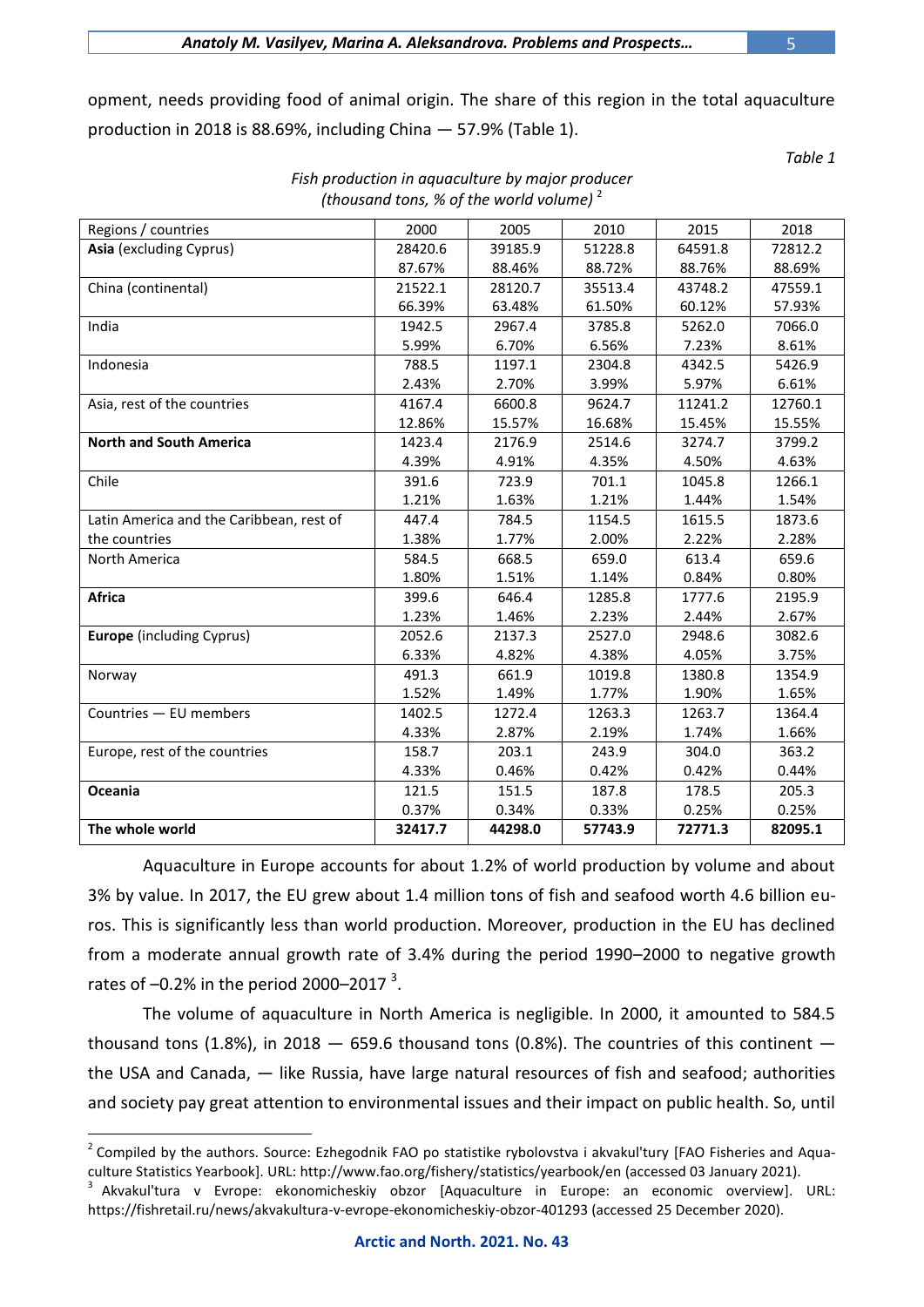recently, the cultivation and consumption of genetically modified fish was prohibited in the United States.

### *Main section*

The Government of the Russian Federation pays great attention to the aquaculture development, planning to increase the participation of fishing industry in the Food Security Doctrine implementation and to reduce the problem of high prices for fish products. The total volume of fish farming production in Russia in 2018 amounted to 238.7 thousand tons, which is only 41 thousand tons (14.6%) less than in 1990. The value of fish farming in the total volume of marketable fish products was 3.7%. At the same time, carp fish accounted for 61.0% of the total growth volume, salmonids  $-28.0\%$ <sup>4</sup>. Compared to 2012, the volume of salmon production increased in 2018 by 6.6%, while carp production decreased by 13.0% [1]. The above data show that Russia lags significantly behind the world level of fish farming and that was to be expected, since the country does not develop commercial reserves of wild fish.

In terms of fish farming in  $2018 - 78.7$  and 37.8 thousand tons (48.8%)  $-$  the Southern and Central Federal Districts are in first place. There are good conditions for aquaculture of cyprinids and other non-predatory fish, as well as great demand for them. The territories are far from the main fishing regions — the Far East and the North.

In the Northwestern Federal District, mainly in Karelia and the Murmansk region, 59.5 thousand tons of commercial mariculture products were produced in 2018 (24.9% of the total volume of cultivation). Trout is mainly grown in Karelia. The Murmansk region is the only region in the Russian Arctic where genetically modified Atlantic salmon (genetically modified salmon) is grown for import substitution. The production volumes are shown in table 2.

In the Far Eastern Federal District, mainly in the Primorskiy Krai, there are difficulties with the production and sale of wild salmon. Mariculture has been developed there and 13.0 thousand tons of marketable products were already grown in 2018. Seafood is grown in small quantities and mainly for export. Aqua and mariculture are also developing in other territories of Russia <sup>5</sup>.

*Table 2*

| Country | 2013   | 2014   | 2015   | 2016   | 2017   | 2018   |
|---------|--------|--------|--------|--------|--------|--------|
| Norway  | 1168.3 | 1258.4 | 1303.3 | 1233.6 | 1236.3 | 1282.0 |
| Chile   | 492.3  | 644.5  | 608.5  | 532.2  | 614.2  | 661.1  |

1

*Mariculture of Atlantic salmon, thousand tons* <sup>6</sup>

<sup>&</sup>lt;sup>4</sup> Karabut T. Osobennosti natsional'noy akvakul'tury. Chto meshaet investoram uvelichivat' proizvodstvo ryby [Peculiarities of National Aquaculture. What Prevents Investors from Increasing Fish Production]. URL: <https://www.agroinvestor.ru/markets/article/31489-osobennosti-natsionalnoy-akvakultury/> (accessed 25 December 2020).

<sup>&</sup>lt;sup>5</sup> Dinamika proizvodstva produktsii tovarnoy akvakul'tury v Rossiyskoy Federatsii [Dynamics of Production of Commercial Aquaculture Products in the Russian Federation]. URL: [http://fish.gov.ru/files/documents/otraslevaya\\_deyatelnost/akvakultura/proizvodstvo\\_akvakultury/statistika/dinamika](http://fish.gov.ru/files/documents/otraslevaya_deyatelnost/akvakultura/proizvodstvo_akvakultury/statistika/dinamika_proizvodstva_produkcii.pdf)

[\\_proizvodstva\\_produkcii.pdf](http://fish.gov.ru/files/documents/otraslevaya_deyatelnost/akvakultura/proizvodstvo_akvakultury/statistika/dinamika_proizvodstva_produkcii.pdf) (accessed 25 December 2020).<br><sup>6</sup> Compiled by the authors. Source: Ezhegodnik FAO po statistike rybolovstva i akvakul'tury [FAO Fisheries and Aquaculture Statistics Yearbook]. URL:<http://www.fao.org/fishery/statistics/yearbook/en> (accessed 03 January 2021).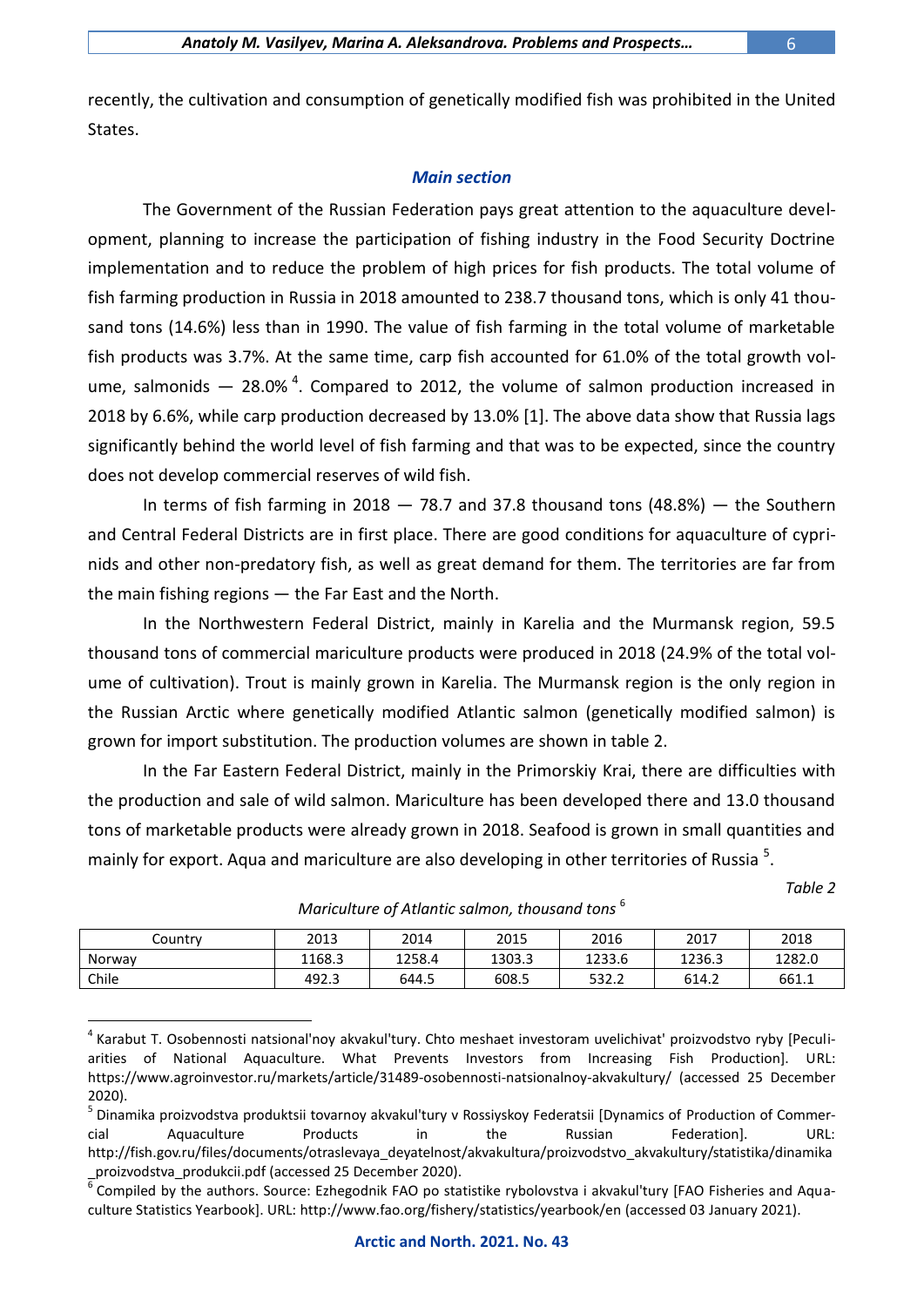| <b>Great Britain</b> | 163.5  | 179.4  | 172.1  | 163.1  | 189.7  | 166.0  |
|----------------------|--------|--------|--------|--------|--------|--------|
| Canada               | 97.6   | 86.3   | 121.9  | 123.5  | 120.5  | 123.5  |
| Faroe islands        | 75.8   | 86.4   | 80.6   | 83.3   | 86.8   | 78.9   |
| Australia            | 42.8   | 41.6   | 48.3   | 56.1   | 52.6   | 61.2   |
| Russia               | 22.5   | 18.7   | 10.8   | 12.9   | 13.0   | 20.6   |
| <b>USA</b>           | 18.9   | 18.7   | 18.7   | 16.2   | 14.7   | 16.1   |
| Iceland              | 3.0    | 4.0    | 3.3    | 8.4    | 11.3   | 13.4   |
| Ireland              | 9.1    | 9.4    | 13.1   | 16.3   | 18.3   | 12.0   |
| Other                | 0.025  | 0.72   | 0.73   | 1.61   | 1.16   | 1.09   |
| <b>TOTAL</b>         | 2093.8 | 2348.1 | 2381.3 | 2247.2 | 2358.6 | 2435.9 |

Table 2 shows that the world's main producer of Atlantic genetically modified salmon is Norway. Its share in the total volume of cultivation in 2018 was 52.6%, and together with Chile — 79.8%. Norway sells genetically modified salmon around the world, using price dumping to capture markets.

Two companies are involved in cultivation of genetically modified Atlantic salmon in the Russian Arctic: "Russian Salmon" and "Russian Aquaculture". They increased production until 2015, when the second company suffered a total fish disease and hundreds of tons of salmon were destroyed. The volume of salmon mariculture reached the pre-crisis level only by 2018. The companies import 100% of the fry from Norway, including the Norwegian factory they have already bought. The conditions of the Murmansk region are suitable for the cultivation of Atlantic salmon in the Russian Arctic. There are a significant number of bays, the water temperature there is insignificantly below the optimum. In the Kara Sea and other seas of the Arctic Ocean, the conditions for mariculture of genetically modified salmon, according to experts, are not suitable.

The most important reason for investors' attention to commercial farming of GM salmonids in the world and in Russia is the high level of economic efficiency. Thus, according to the Norwegian Fisheries Administration, the operating profitability of the cage system for growing Atlantic salmon is  $\sim$  40%, the return on investment is  $\sim$  18%, and the payback period is 5.6 years  $^7$ .

The second stimulating factor for the development of mariculture in Russia, primarily salmon fish, is the policy of import substitution and state assistance. The strategy for the national fishery complex development provides an increase in the volume of aquaculture production by almost three times by 2030  $-$  up to 618 thousand tons. The state provides a set of measures for this. In 2018, the Ministry of Agriculture of Russia and the Federal Agency for Fishery allocated 653 million rubles to support aquaculture. In addition, the issue of reimbursement of capital costs for commercial aquaculture in the amount of 25% to 30% of the estimated cost and a number of other measures are being discussed <sup>8</sup>.

1

**Arctic and North. 2021. No. 43**

<sup>&</sup>lt;sup>7</sup> Sravnenie ekonomiki i ekologichnosti modeley s ustanovkoy zamknutogo vodosnabzheniya (UZV) i sadkovoy sistemy dlya vyrashchivaniya atlanticheskogo lososya [Comparison of the Economics and Environmental Friendliness of Models with a Recirculated Water Supply (RWS) and Cage System for Growing Atlantic Salmon]. URL: [https://aquavitro.org/2016/04/23/sravnenie-ekonomiki-i-ekologichnosti-modelej-uzv-i-sadkovoj-sistemy-dlya](https://aquavitro.org/2016/04/23/sravnenie-ekonomiki-i-ekologichnosti-modelej-uzv-i-sadkovoj-sistemy-dlya-vyrashhivaniya-atlanticheskogo-lososya/)[vyrashhivaniya-atlanticheskogo-lososya/](https://aquavitro.org/2016/04/23/sravnenie-ekonomiki-i-ekologichnosti-modelej-uzv-i-sadkovoj-sistemy-dlya-vyrashhivaniya-atlanticheskogo-lososya/) (accessed 25 December 2020).

<sup>&</sup>lt;sup>8</sup> Strategiya razvitiya rybokhozyaystvennogo kompleksa Rossiyskoy Federatsii na period do 2030 goda (utv. Rasporyazheniem Pravitel'stva Rossiyskoy Federatsii ot 26.11.2020 g. № 2798-r) [Strategy for the Development of the Fishery Sector of the Russian Federation for the Period up to 2030 (approved by the Order of the Government of the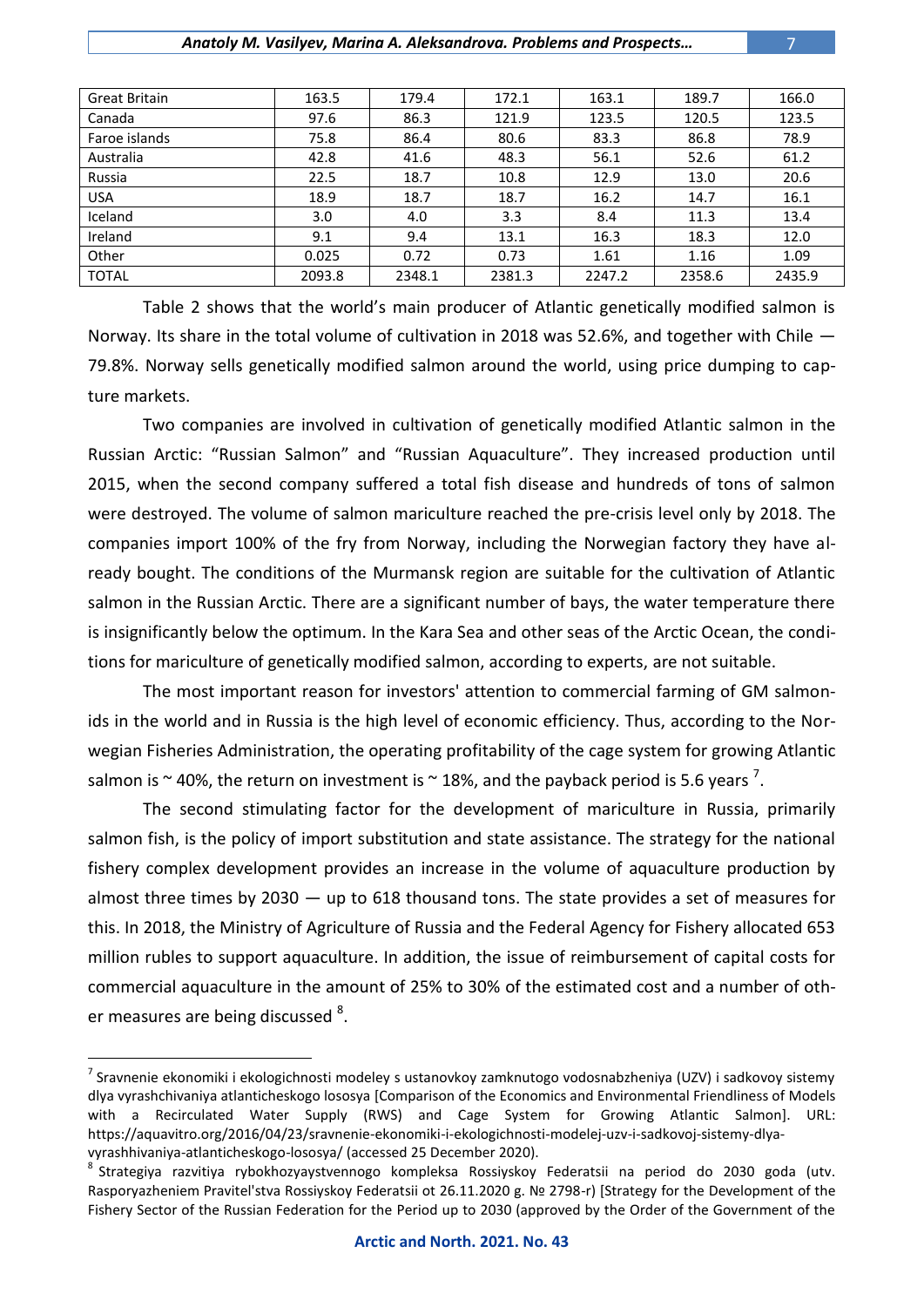The third factor is high feed efficiency. The feed coefficient for growing genetically modified salmon, depending on the type of feed and a number of other reasons, varies from 0.6 to 1.4. In trout aquaculture, it is 1.5–2.0, in pig farming  $-$  3.0, and in cattle breeding  $-$  6.8<sup>9</sup>.

The period of Atlantic salmon rearing is 16–18 months and is divided into three periods: rearing fry, juveniles and growing up to a certain size or weight, taking into account buyers' preferences. There are feeds with certain qualities for each period: for fry — starting feeds, for juveniles — transitional ones and at the final stage — production feeds.

The feed is based on high quality fish-flour containing about 70% protein, as well as wheat gluten and fish oil. The domestic industry has developed production of various feeds for all age groups. However, quality and prices do not satisfy the fish farmers, and they often prefer to buy foreign feed. This is especially true for predatory fish, such as trout, Atlantic salmon and sturgeon. According to the estimation of "Rosrybkhoz" association, the dependence of fish feed on imports is 69% [2].

Considering the economic efficiency of genetically modified salmon farming, it is more profitable to use extruded feed. They have a feed ratio in the range of 0.6-0.8, and granulated ones  $-$  1.2-1.4. In addition, extruded feed is more environmentally friendly  $-$  crumbling and sifting is about 1.0%, and granulated feed has the range of 5.0% to 10.0%. Therefore, when using extruded feed, water and bottom are less polluted  $^{10}$ .

Salmon feeding does not stop at low temperatures (1-2° C), and when the temperature rises above 20° С (beyond the optimum), their feeding activity gradually decreases.

Salmonids, including the Atlantic salmon, are quite demanding for an oxygen regime (oxygen content of at least 7 mg/l). With a decrease in oxygen level, fish growth deteriorates, and food consumption decreases. The optimal water temperature for raising salmon fish is 14–18° С. The sea water temperature of the Russian coast of the Western Arctic in certain periods of the year does not correspond to these parameters, which reduces the consumption of feed and the growth of fish adapted to the water temperature of the Norwegian coast  $^{11}$ .

It is necessary to adjust the daily ration when the oxygen level in the reservoir or fish tanks fluctuates. At high stocking densities in cages and pools, technological errors and miscalculations in fresh water supply affect oxygen levels. It should also be taken into account that with active feeding, the intensity of oxygen consumption of salmonids increases by 50–200%. Many researchers have proven that even short-term, but frequent reductions in oxygen levels in fish tanks negatively affect the growth of fish  $^{12}$ .

 $11$  Ibid.

1

 $12 \overline{1}$  Ibid.

Russian Federation dated November 26, 2020, No. 2798-r)]. URL: <https://www.garant.ru/products/ipo/prime/doc/72972854/> (accessed 25 December 2020).

<sup>9</sup> Osnovnye strany-proizvoditeli atlanticheskogo lososya [Major Producing Countries of Atlantic Salmon]. URL: <https://uifsa.ua/news/world-news/the-main-producing-countries-of-atlantic-salmon> (accessed 17 December 2020).

<sup>&</sup>lt;sup>10</sup> Korma dlya ryby: sovremennye resheniya [Fish Feed: Modern Solutions]. URL: [https://www.fishnet.ru/news/aquaculture\\_news/49525.html](https://www.fishnet.ru/news/aquaculture_news/49525.html) (accessed 04 January 2021).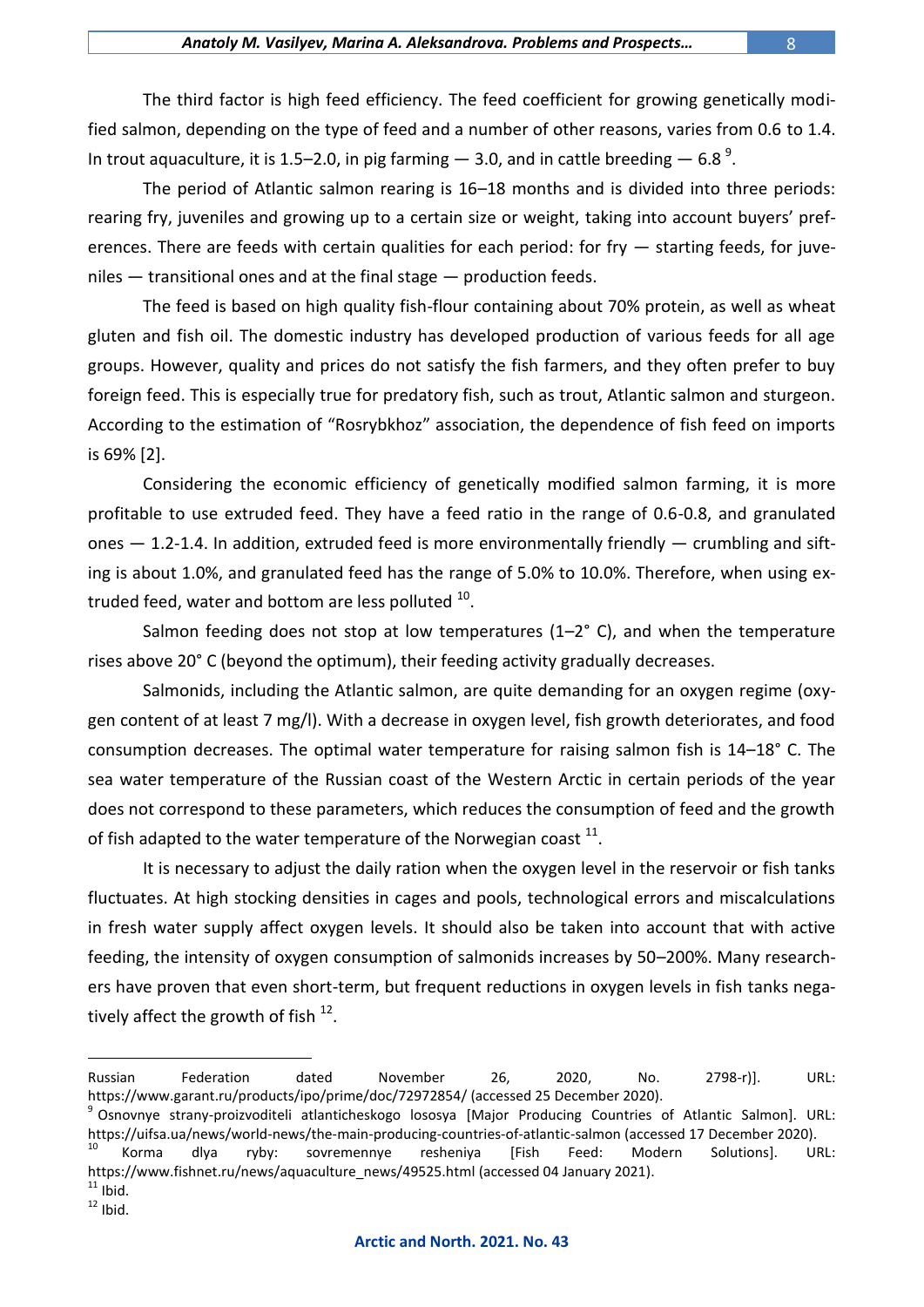Consumers are accustomed to the fact that salmon meat has a specific pink tint of varying intensity. In order to achieve the desired color of fish meat, feed suppliers add dyes to their products — natural or artificial. Astaxanthin, which colors fish meat in pink color of varying intensity, is one of them  $^{13}$ .

As shown above, cost-effective farming of Atlantic salmon is achieved under many conditions, the main of them are high quality fishmeal and oil based feed. In 2019, Russia produced 126.0 thousand tons of fish flour  $^{14}$ , and its production will increase rapidly in the coming years due to the commissioning of about 40 fishing vessels equipped with fishmeal plants. This amount of flour is sufficient for the production of aquaculture feed. But since most of the fishmeal in Russia is produced from wastes from fish cutting, it is not suitable for salmon mariculture due to its low protein content. Whole fish meal is prohibited in Russia.

World fishmeal is produced in the amount of 4.0 to 7.0 million tons  $^{15}$ . There is a shortage of it during periods of poor condition of Peruvian anchovy commercial stocks, which leads to an increase in the cost of aquaculture production and prices for fish products. Other fish suitable for flour production are used, such as herring, menheden, sardines and others  $^{16}$ .

The cultivation of Atlantic salmon on the Kola Peninsula has potentially serious competitors in the marketing of wild salmon harvested in the Pacific Ocean in the Far East. In future, when the embargo on fish products supply from Norway and Finland is lifted, they will also become competitors.

The annual salmon production in the Far East ranges from 300 to 650 thousand tons. Their massive deliveries to the Russian market are constrained by the unavailability of technical equipment and the underdevelopment of transportation along the Northern Sea Route (NSR). But the Government of the Russian Federation is taking serious measures to organize the transportation of fish along the NSR. A specialized hub "Seroglazka" is being built in Kamchatka, which will be ready in 2021. Test passages with fish in refrigerated containers have been made, including ones assisted by the nuclear-powered lash lighter carrier "Sevmorput". The issues of return loading of ships are being resolved  $^{17}$ .

Comparison of retail prices for salmon in Murmansk stores shows that they are significantly lower for comparable types of Far Eastern products than for Atlantic salmon of local mariculture production. The main reasons for this are differences in the assortment and cost of products. In addition, salmon from local farms is usually sold fresh and therefore requires a

<u>.</u>

- [proizvodstva/?article\\_index=1](https://finance.rambler.ru/economics/35341624-ekspert-rybnaya-muka-kak-produkt-bezothodnogo-proizvodstva/?article_index=1) (accessed 04 January 2021).
- $16$  Ibid.

 $13$  Ibid.

 $14$  V 2019 g. v Rossii vyroslo proizvodstvo rybnoy muki [In 2019, the Production of Fishmeal Increased in Russia]. URL: [https://www.fishnet.ru/news/novosti\\_otrasli/89495.html](https://www.fishnet.ru/news/novosti_otrasli/89495.html) (accessed 26 December 2020).

<sup>&</sup>lt;sup>15</sup> Ekspert: rybnaya muka, kak produkt bezotkhodnogo proizvodstva [Expert: Fishmeal as a Waste-Free Product]. URL: [https://finance.rambler.ru/economics/35341624-ekspert-rybnaya-muka-kak-produkt-bezothodnogo-](https://finance.rambler.ru/economics/35341624-ekspert-rybnaya-muka-kak-produkt-bezothodnogo-proizvodstva/?article_index=1)

 $17$  Rybnaya muka — ugroza rybnym resursam [Fishmeal is a Threat to Fish Resources]. URL: [fish](https://www.fishnet.ru/news/novosti_otrasli/69565.html)net.ru>news/novosti\_otrasli/69565.html (accessed 26 December 2020).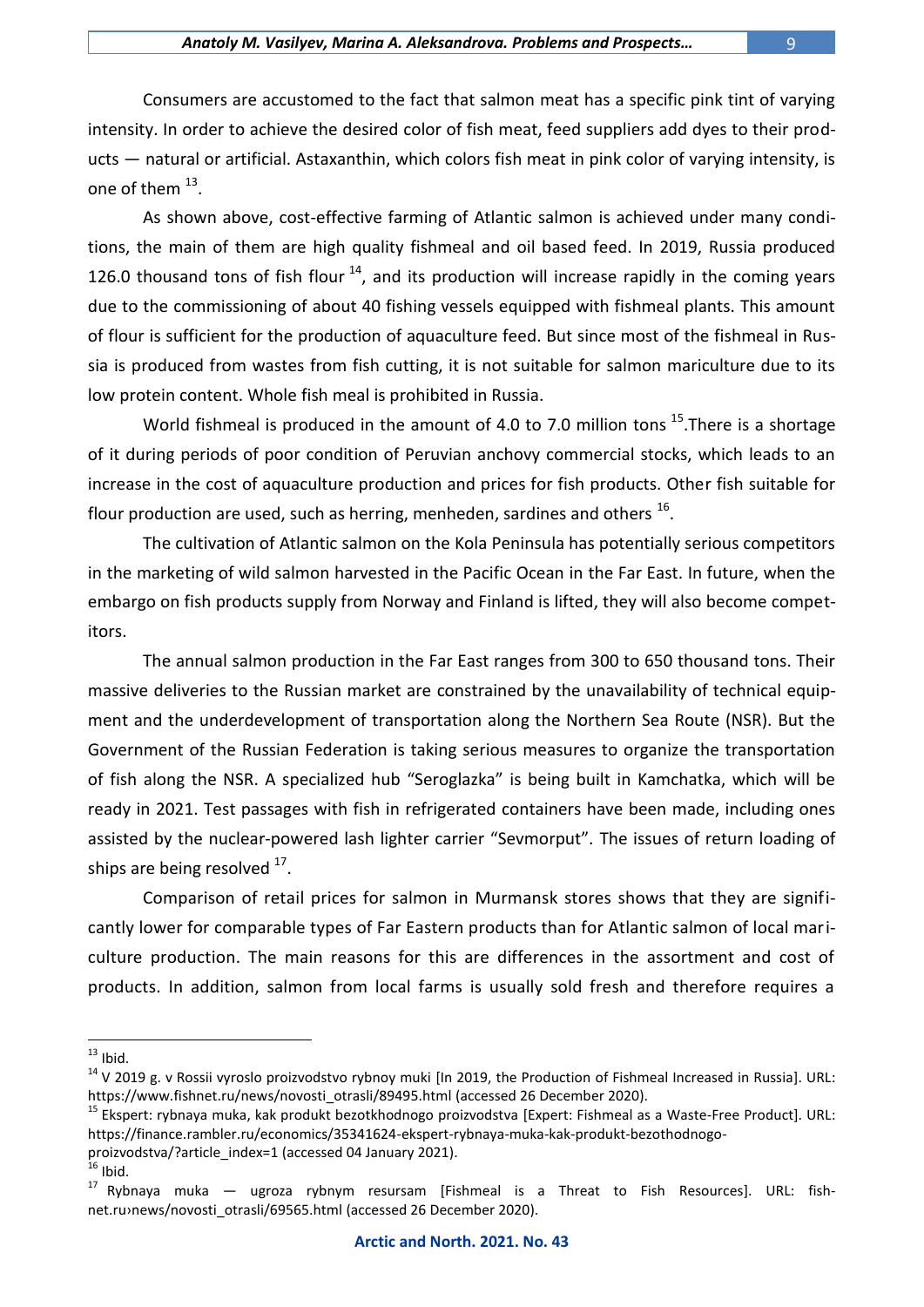quick sale, forcing producers to lower prices. The seasonality of mariculture salmon production and restricted sales times are also factors limiting sales prices.

Another reason for decline in effectiveness of mariculture in the Russian Arctic, primarily in the European North, is competition with products from Norway and Finland after the resumption of their import to Russia. These countries use the latest technology in salmon farming, and most production processes are automated. Significant progress has been achieved in reducing the feed ratio, preventing and treating fish diseases. They use their own feed and smolt adapted to the sea water temperature. The water temperature off the coast of Norway is slightly higher than in Russia, and therefore the fish grows faster and the return on feed is higher.

Before the import ban, Norway and Finland supplied more than 200 thousand tons of mariculture products to Russia. With its resumption, fish from Norway and Finland will again appear on the Russian market in large volumes and, as evidenced by experience, prices will be lower than of Russian producers. It can have serious consequences, including bankruptcy, which has already occured in the Russian North and in Finland [3]. Moreover, the Russian competitive  $factor$  — low wages — plays an increasingly small role.

Fish diseases, which are usually treated with antibiotics, are a major reason for the decline in the economic efficiency of genetically modified salmon farming. Literary sources claim that, for example, Norway has managed to minimize this damage to mariculture and products are sold with minimal antibiotics in fish meat.

In Russia, the development of cage culture for salmonids is at an early stage, and so far it has not been possible to avoid serious losses. According to Vorob'eva V.V. and Proskura D.Yu., in Russia over the past two decades, mariculture has not received the planned development due to the presence of numerous problems, including the lack of safe feed and fight against diseases of cultivated aquatic organisms [4]. In the Murmansk region, as shown above, hundreds of tons of Atlantic genetically modified salmon were destroyed due to the disease, and a loss of hundreds of millions of rubles was inflicted. During the same period, a salmon disease was observed in the Kola River. Currently, the state of affairs with diseases in this industry is carefully hidden through the secrecy of information.

The problem of benefits and harms of eating farmed salmon should also be kept in mind. The founder of the Norwegian Conservation Union, Kurt Oddekalv, claims that fish farmers pour strong pesticides that have neurotoxic effects into the water to fight fish parasites. As a result, various chemicals can be found in fish and it cannot be eaten. French toxicologist Jérôme Rüsgen, confirming the results of K. Oddekalv's research, said: "Indeed, the degree of contamination of farmed salmon is very high. It is 5 times more harmful and toxic than any other food.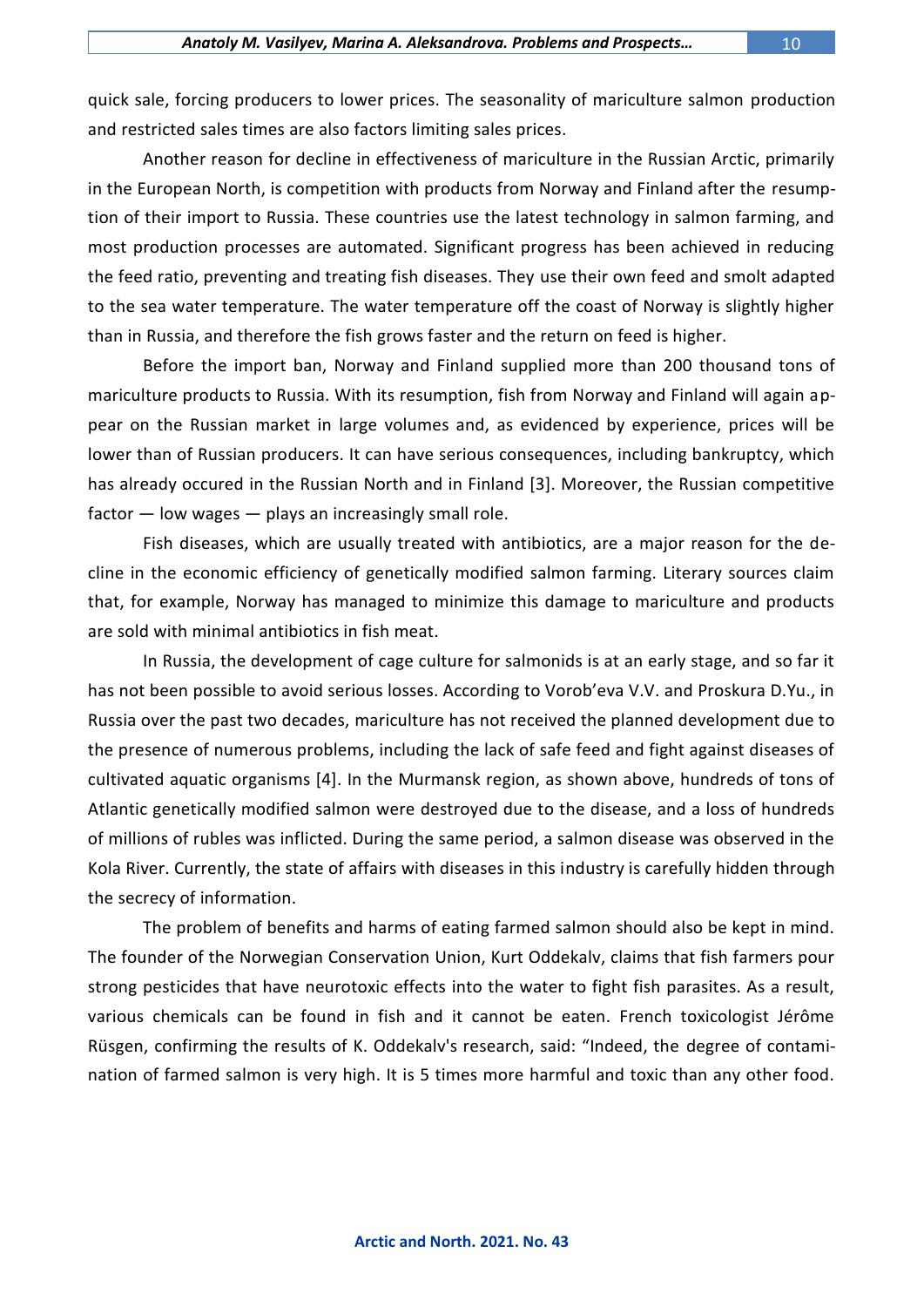These toxins must be avoided, and by consuming foods containing them, we run the risk of experiencing their effects." <sup>18</sup>

Fish feed is no less serious concern. Scientists have assessed the level of polychlorinated biphenyls (PCBs) in salmon. Farmed salmon had significantly higher PCB levels than wild salmon. These toxic substances can accumulate in the body over time. It is believed that some of them can disrupt the normal functioning of the nervous, immune and reproductive systems [5].

To give salmon meat a natural color, they are fed with dyes of both natural and synthetic origin (canthaxanthin), which affect human vision [6].

The emergence of genetically modified salmon, one of which is the Atlantic salmon, is also becoming a cause for concern. Typical salmon grows only in the warm season, and its cultivation takes 31–56 months, genetically modified salmon grows all year round due to the implanted growth hormone and reaches the required size in 16–18 months. It significantly reduces its cost. But research suggests that the use of recombinant hormone in living organisms can potentially contribute to cancer. There is also evidence that genetically modified food can cause problems with kidneys, liver and pancreas, cause reproductive problems, and negatively affect blood circulation and immunity  $^{19}$  [7].

The debate around these issues is complex, and the information available in the media, on the Internet, in scientific publications is highly controversial. However, prices for wild salmon in Russia and in Western countries are currently 1.5–2.0 times higher, which, in our opinion, is one of the factors of poorer quality of farmed fish. It can be argued that with an increase in public awareness, the consumption of farmed genetically modified salmon will decrease. It can also be assumed that the quality of farmed salmon will decrease as a result of changes in the feed formulation due to the lack of high quality fish meal and to reduce costs.

Experts believe that salmon fish farming creates many serious environmental problems. It has been suggested that farming is the main reason for the decline in wild salmon populations. This is mainly due to the spread of diseases and parasites among cultivated fish and contamination of wild populations as a result of fish escaping from cages. According to the official statistics of the Norwegian Directorate of Fisheries, an average of 413 thousand specimens of fish per year escaped from fish farms in 2001–2011  $^{20}$ .

A serious environmental problem is the contamination of the bottom with feed residues in places where the cages are located. In the world, it is solved by moving the cages to artificially cre-

1

<sup>&</sup>lt;sup>18</sup> Regulyarnym perevozkam ryby po Sevmorputi pomogut subsidii i zagruzka obratnykh reysov [Regular Transport of Fish along the Northern Sea Route will be Helped by Subsidies and Loading of Return Voyages]. URL: tass.ru›Экономика и [бизнес›8542475](https://tass.ru/ekonomika/8542475) (accessed 26 December 2020).

 $19$  Norvezhskiy losos' v 5 raz vrednee i toksichnee, chem lyubye drugie produkty, - utverzhdayut ekologi [According to Environmentalists, Norwegian Salmon is 5 Times More Harmful and Toxic than Any Other Food]. URL: [https://roscontrol.com/journal/news/norvegskiy-losos-v-5-raz-vrednee-i-toksichnee-chem-lyubie-drugie-produkti](https://roscontrol.com/journal/news/norvegskiy-losos-v-5-raz-vrednee-i-toksichnee-chem-lyubie-drugie-produkti-utvergdayut-ekologi/)[utvergdayut-ekologi/](https://roscontrol.com/journal/news/norvegskiy-losos-v-5-raz-vrednee-i-toksichnee-chem-lyubie-drugie-produkti-utvergdayut-ekologi/) (accessed 26 December 2020).

<sup>&</sup>lt;sup>20</sup>Ryba s zapakhom skandala. Kakuyu pol'zu prinosit i kakoy vred nanosit vyrashchivanie lososya [Fish with the Smell of Scandal. What Benefits and what Harm Does Salmon Farming Do]. URL: https://www.kommersant.ru/doc/4067642 (accessed 03 January 2021).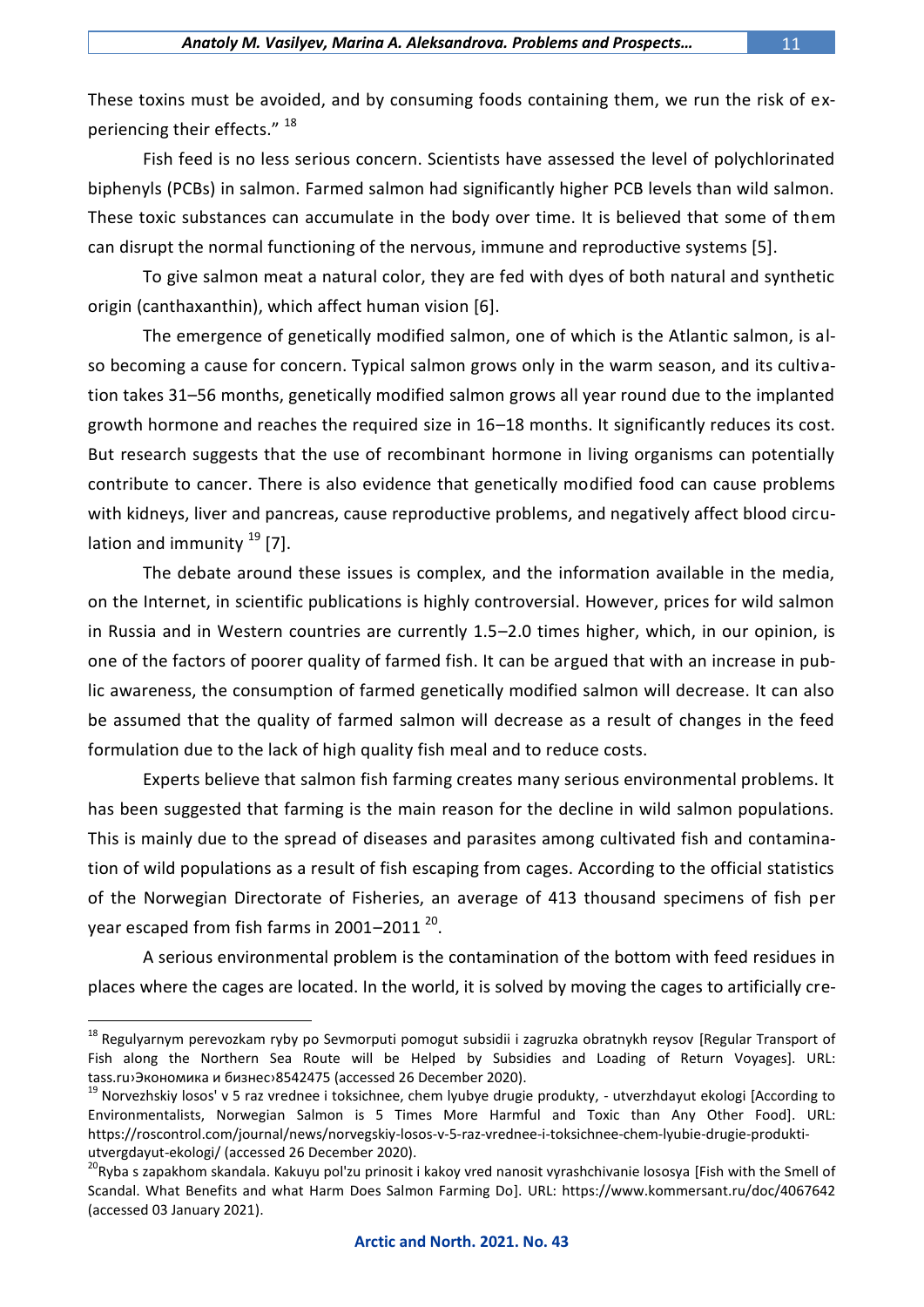ated reservoirs on the shore with closed water supply installations. The second option for solving the problem is the removal of cages into the open sea at great depths and currents. This kind of production is already being developed in Norway.

The above options for solving the problem of sea pollution require significant additional costs and, apparently, will not soon be in demand in the Arctic.

The development of mariculture of Atlantic genetically modified salmon does not contribute to solving the global problem of food shortage, since the production of feed requires catches of other fish, including those suitable for food purposes, exceeding production volumes by 3–4 times. In the European countries of the North-East Atlantic coast, 2/3 of the anchovy catch, half of the catch of capelin, sprat (40%), blue whiting (30%), horse mackerel (20%) are used for fish flour [8].

The main goal of breeding Atlantic genetically modified salmon in the Russian Arctic, from the point of state interests, is to replace ~200 thousand tons of Atlantic salmon imported from Norway before the embargo. PJSC "Russian Salmon" and PJSC "Russian Aquaculture" won all sea areas convenient for breeding on the coast of the Barents Sea and, according to the statement of the head of PJSC "Russian Aquaculture" to the newspaper "Kommersant" dated 09/30/2020, can grow, based on the water area, only 100 thousand tons of Atlantic salmon.

In order to produce feed for such a volume of cultivation, about 40 thousand tons of conditioned fishmeal will be required, which needs about 120 thousand tons of fish. Since such volumes of non-food fish do not exist in the 200-mile economic zone in the Arctic and adjacent waters [9], the construction of own factory for fish feed production is highly improbable.

According to the FAO and WHO report "The State of Food Security and Nutrition in the World 2018", the number of hungry people in the world is growing, reaching 821 million in 2017 <sup>21</sup>. In order to find additional sources of animal protein for nutrition, the world community may limit the use of edible fish for the production of fishmeal for growing relatively small quantities of gourmet fish until more suitable sources of raw materials are found. Moreover, salmon, as follows from the above materials, is harmful to daily nutrition. A decrease in the production of fishmeal or a change in the composition of fish feed substances can have negative consequences for fish farming in the Arctic.

Russia, having huge reserves of salmon fish, is in a special position. There are enough wild salmon to meet the demand for these species in the future. The issues of increasing fish products supply from the Far East to the European part of Russia are being resolved. It is assumed that increase in the volume of fish products transportation by sea will reduce tariffs, which will make it possible to reduce prices for fish products. The planned modernization of the Trans-Siberian railway will also affect the growth of fish supplies from the Far East.

<u>.</u>

<sup>&</sup>lt;sup>21</sup> Global'nyy golod prodolzhaet rasti, govoritsya v novom doklade OON [Global Hunger Continues to Grow, According to a New UN Report]. URL: ru.wfp.org›news/globalnyy-golod…govoritsya-v…oon (accessed 26 December 2020).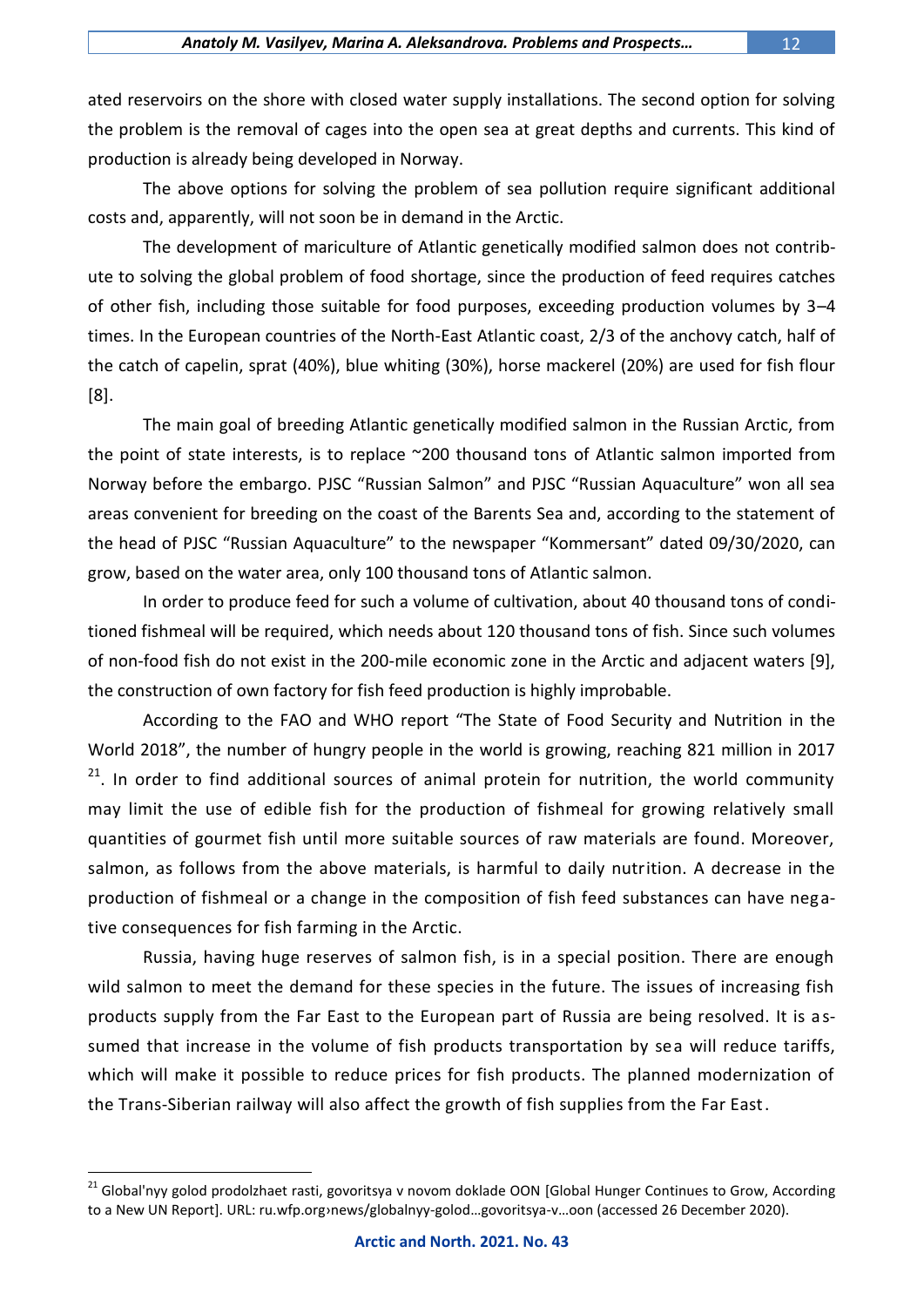Despite the risks of the cultivation and consumption of Atlantic genetically modified salmon noted in the article, there is a demand for it in the world and in Russia and there is a slight increase in production (see table 2). At the same time, there is a growing public protest in the world against cage farming of salmonids. So, in the United States in the state of Washington, it was planned to close all farms. In Canada, 17 farms will be closed by 2023<sup>22</sup>. In Scotland, consumer organization SumOfus has collected 40.000 signatures asking the government to inspect salmon farms<sup>23</sup>.

In the Murmansk region, specialists and the population were greatly alarmed by the significant destruction of genetically modified salmon in PJSC "Russian Salmon", which fell ill with lice in 2015. It was burned, buried in the ground, and thrown into the sea. Due to the fact that the cages are located on the west coast, which coincides with the migration routes of salmon, wild fish can become infected with parasites from escaped genetically modified salmon. This will cause irreparable damage to the local population of salmon, which is already in a depressed state [10].

Of particular concern is the traditional lifestyle of the Pomors living on the banks of the rivers of the Terskiy coast and in the basin of the White Sea, having a traditional way of life, as well as those serving wealthy tourists who annually come to salmon fishing from all over the world (this type of tourism is very expensive).

Developing Arctic tourism is a serious competitor for cage culture of Atlantic genetically modified salmon. So, tourism development plans to implement a large project in the Pechenga Bay by 2025, including the construction of berths for mooring cruise ships, as well as ecohotels and other infrastructure <sup>24</sup>. At the same time, an enterprise for cage farming of genetically modified salmon with a developed infrastructure is already operating here. There is a high probability that they will not be able to develop together, and priority will be given to tourism, which will lead to a significant reduction in the volume of genetically modified salmon farming.

The study concluded that full import substitution of salmon products previously supplied from Norway can be provided by joint deliveries to the Russian market of salmon fish products grown at Arctic enterprises and delivered from the Far East by water transport via the NSR. The success of selling them to consumers, in our opinion, will mainly depend on pric-

<u>.</u>

<sup>&</sup>lt;sup>22</sup> Kakuyu pol'zu prinosit i kakoy vred nanosit vyrashchivanie lososya [What are the Benefits and the Harms of Salmon Farming]. URL: fishnet.ru>[news/aquaculture\\_news/86112.html](https://www.fishnet.ru/news/aquaculture_news/86112.html) (accessed 17 December 2020).

<sup>&</sup>lt;sup>23</sup> Vovchenko E. Eksperty raskhodyatsya v otsenkakh perspektiv stroitel'stva lososevykh ryborazvodnykh zavodov na Sakhaline [Experts Differ in Their Assessments of the Prospects for the Construction of Salmon Hatcheries on Sakhalin]. URL: ecosakh.ru[›…rashodyatsya…lososevyh](https://ecosakh.ru/2012/04/13/rybackaya-gazeta-za-aprel-2012-g-statya-e-vovchenko-eksperty-rashodyatsya-v-ocenkah-perspektiv-stroitelstva-lososevyh-ryborazvodnyh-zavodov-na-sahaline/)-ryborazvodnyh… (accessed 17 December 2020).

<sup>&</sup>lt;sup>24</sup> Nauchnye i prikladnye osnovy ustoychivogo razvitiya i modernizatsii morekhozyaystvennoy deyatel'nosti v zapadnoy chasti arkticheskoy zony Rossiyskoy Federatsii: otchet o NIR (promezhut.) [Scientific and Applied Foundations of Sustainable Development and Modernization of Marine Economic Activities in the Western Part of the Arctic Zone of the Russian Federation: report on research (inter.)]. Apatity, 2020, 128 p.